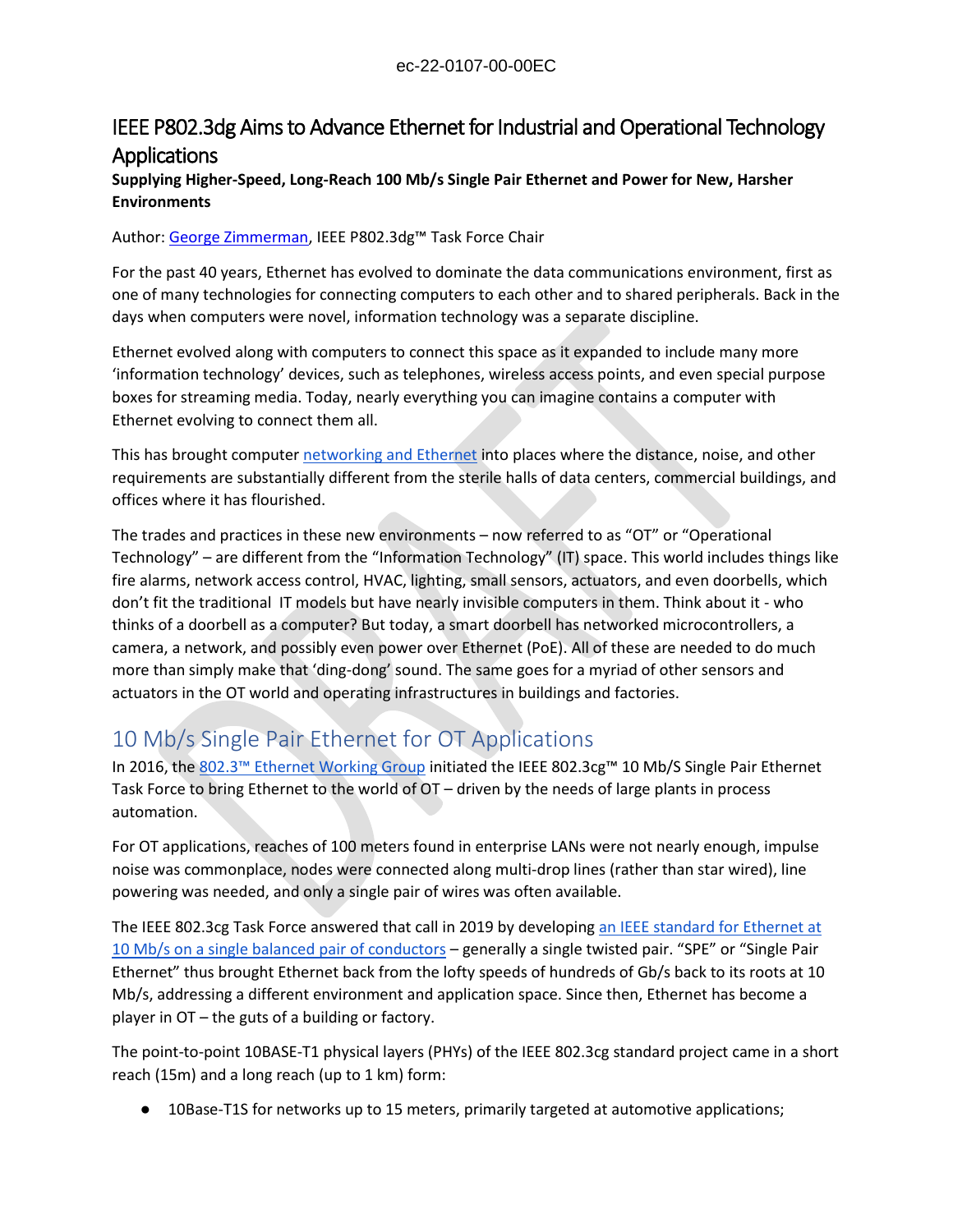● 10Base-T1L for networks up to 1,000 meters, designed for IoT and industrial applications.

These technologies are now appearing as products and have been demonstrated by industrial companies for application in automated factories of the future.

The march towards a unified network architecture has begun. With it, the demand for more speed to feed the growing number of nodes, as well as other features to support the applications unveiled Ethernet's promise to take the industrial world by storm.

Even durin[g the pandemic](https://beyondstandards.ieee.org/category/topic/covid-19/) shutdown, companies showed demonstrations of 10BASE-T1L equipment at industrial trade shows like ACHEMA Pulse 2021. Ethernet supplied 10 Mb/s of bandwidth to applications that had previously had 10's of kb/s. Interest and imagination were sparked, and the number of projected nodes was growing.

## IEEE P802.3dg Will Extend Ethernet Speed for the OT World

Recognizing the industry demand, the IEEE 802.3 Working Group held a call for interest in 2021 to consider the next phase of long-reach single pair Ethernet.

Applications went well beyond simply carrying the growing amount of data from linear networks with 10Mb/s spurs. They also considered emerging connectivity needs for sensors and actuators in renewable energy farms, mobile machines, and low-latency motion control loops for industrial servo motors, with the potential for addressing more than 45 million nodes per year in 2022.

Similar to how Ethernet evolved in the 1980s and 1990s, the project focused on the next-decade speed step – 100 Mb/s. While there is a 100BASE-T1 standardized under [IEEE 802.3bw™](https://standards.ieee.org/ieee/802.3bw/5969/?utm_source=beyondstandards&utm_medium=post&utm_campaign=working-group-2022&utm_content=802)-2015, it was targeted at automotive applications, with reaches of 15 meters.

The new [IEEE P802.3dg™ standards p](https://standards.ieee.org/ieee/802.3dg/10880/?utm_source=beyondstandards&utm_medium=post&utm_campaign=working-group-2022&utm_content=802)roject will target a much longer reach, suitable for OT applications, with an objective of up to 500m. This reach was targeted because of its commonality with one of the operating modes for the 10BASE-T1L PHY, making upgrades easy – along the path proven years ago by 4 pair wired Ethernet in the enterprise.

This helps address the demand for long reach, low latency, and low voltage signals in a noisy, impulsive environment. The IEEE P802.3dg standards project will look at higher performance modulation than 10BASE-T1L and possibly the use of forward error correcting codes and other techniques to deal with the challenges of the noise environment. The project will also serve low-latency links, possibly by enabling special operating modes with a shorter reach. Additionally, like IEEE 802.3cg, the new project has an aim to support associated power delivery along with the 100 Mb/s physical layer transmission.

# Get Involved in IEEE P802.3dg

Supplying higher-speed, long-reach 100 Mb/s single pair Ethernet and power, IEEE P802.3dg is a leadingedge standards project to advance the performance and maintain the simplicity of Ethernet into new, harsher environments.

[The IEEE P802.3dg Task Force](https://www.ieee802.org/3/dg/) welcomes any interested stakeholders to join this important effort; bringing a variety of expertise – not only physical layer design, but domain knowledge of OT